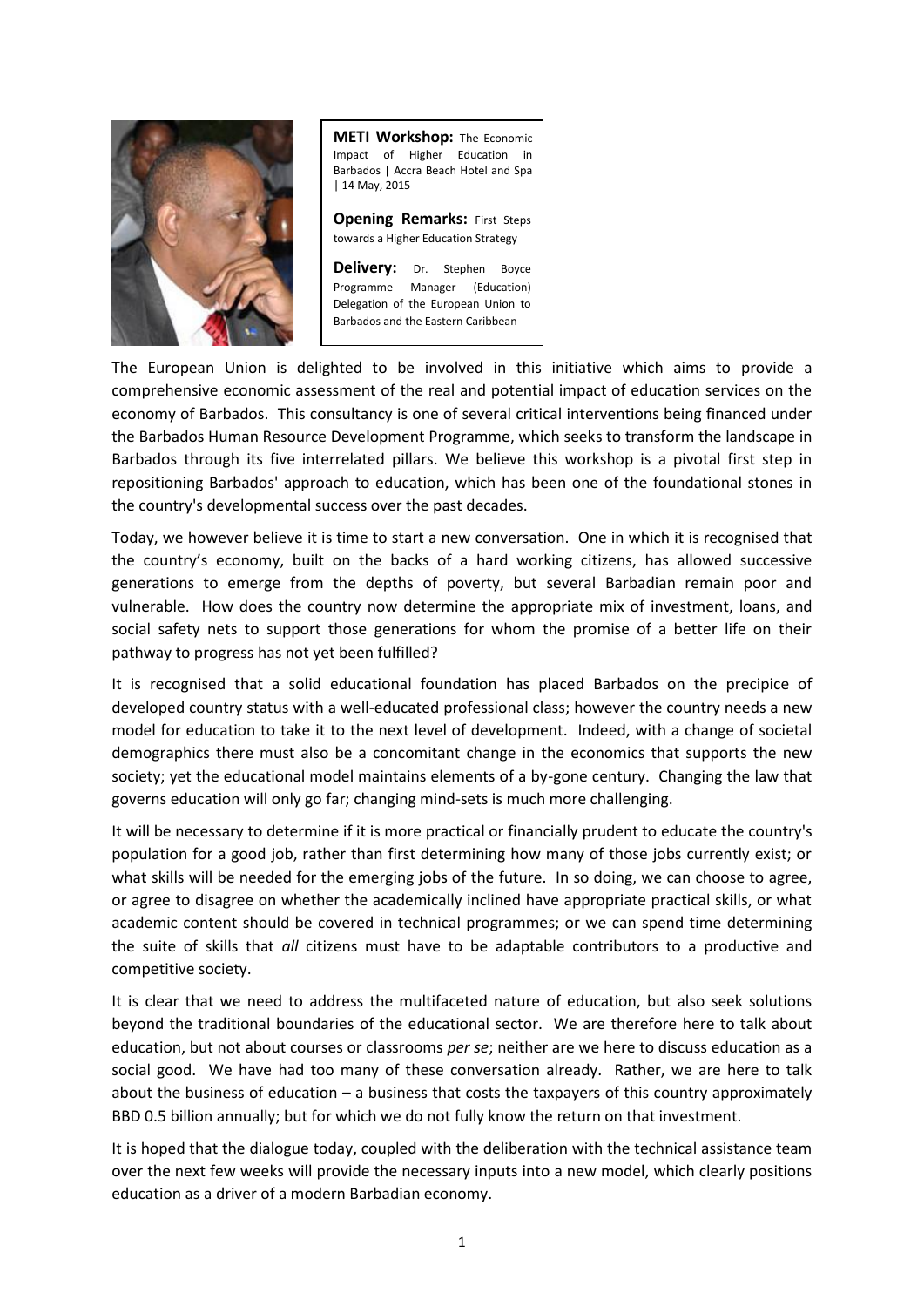It is hoped that the consultancy will provide seven main outputs:

- An assessment of the impact of education services on the economy of Barbados.
- An analysis of the economic potential of providing Higher Education services as an export service/revenue generating stream.
- Development of a digital financial/education simulation model.
- Contribution to the development of a Higher Education sustainability model.
- Conduct of a technical and administrative capacity assessment of the Ministry of Education, Science, Technology, and Innovation (METI).
- Development of a five-year strategy to support Barbados' efforts to realize the economic potential of higher education services
- Conduct of three workshops to engage stakeholders on the above.

Whereas we encourage you to build your new thinking based on international best practice, we caution against becoming a victim of the *Bandwagon Effect*. It has become natural to gravitate towards that which has been tried and tested, rather than engage in the new thinking that can provide us with the competitive edge. Indeed, the country cannot just be content to sell education alone in a global economy where countries are trying to out-compete and out-educate each other. Instead, it will be necessary to market a unique educational, cultural, and developmental experience for both local and foreign students; and the most desirable piece of real estate for educational institutions. It must be easier for education institutions to do business in Barbados, while assuring quality of the products and services they deliver. In addition, foreign students should be treated less as tenants, but more as guests with disposable foreign dollars. As with tourism, it is necessary to be clear on the Barbados education brand and how that brand is differentiated from others.

The challenge is to create an environment in which state-run institutions coexist with regional, offshore, and virtual schools. It will be necessary to rethink, where, how, and when education is delivered. For example, in a digitally connected country is it practical to ask a working mother of three to be navigating the Spring Garden Highway to enhance her employability options, when she can navigate the information highway in the comfort of her home?

It will also be necessary to re-evaluate the relationship with the private sector. Businesses of all sizes not only have a role as investors and strategic partners in the sector, but also bring the business processing skills to the table, and the resources to develop new educational products and services. It will be to the private sector that the new knowledge workers will turn for jobs, through which they contribute to build the new economy. If the enabling environment for the creation of those new jobs is not cultivated in tandem to the new educational approach, those new graduates will seek their fortunes elsewhere. Can the country afford to continue to invest the development of other countries, with the hope of an appreciable return through remittances?

A critical decision will be determining the best approach to training and retaining the brightest and the best, while attracting the brightest and these best to work in our new research centres, patent out new technologies, incubate our new businesses, and trade our new products. It begins by attracting the brightest and best teachers to our classrooms and practitioners to our lecture theatres. Schools need individuals who have the practical knowledge and pedagogical skills to deliver appropriate content, who are licensed to teach, and who are paid for being the brightest and the best.

Some may argue that the points raised are laudable, but not affordable. Some may ask how the new approach will be paid for, but the counter question should be, how it will pay for itself? Others may argue that a small developing island state such as Barbados does not have the resources, capacity, or fiscal space for such new thinking. The counter argument is equally convincing.